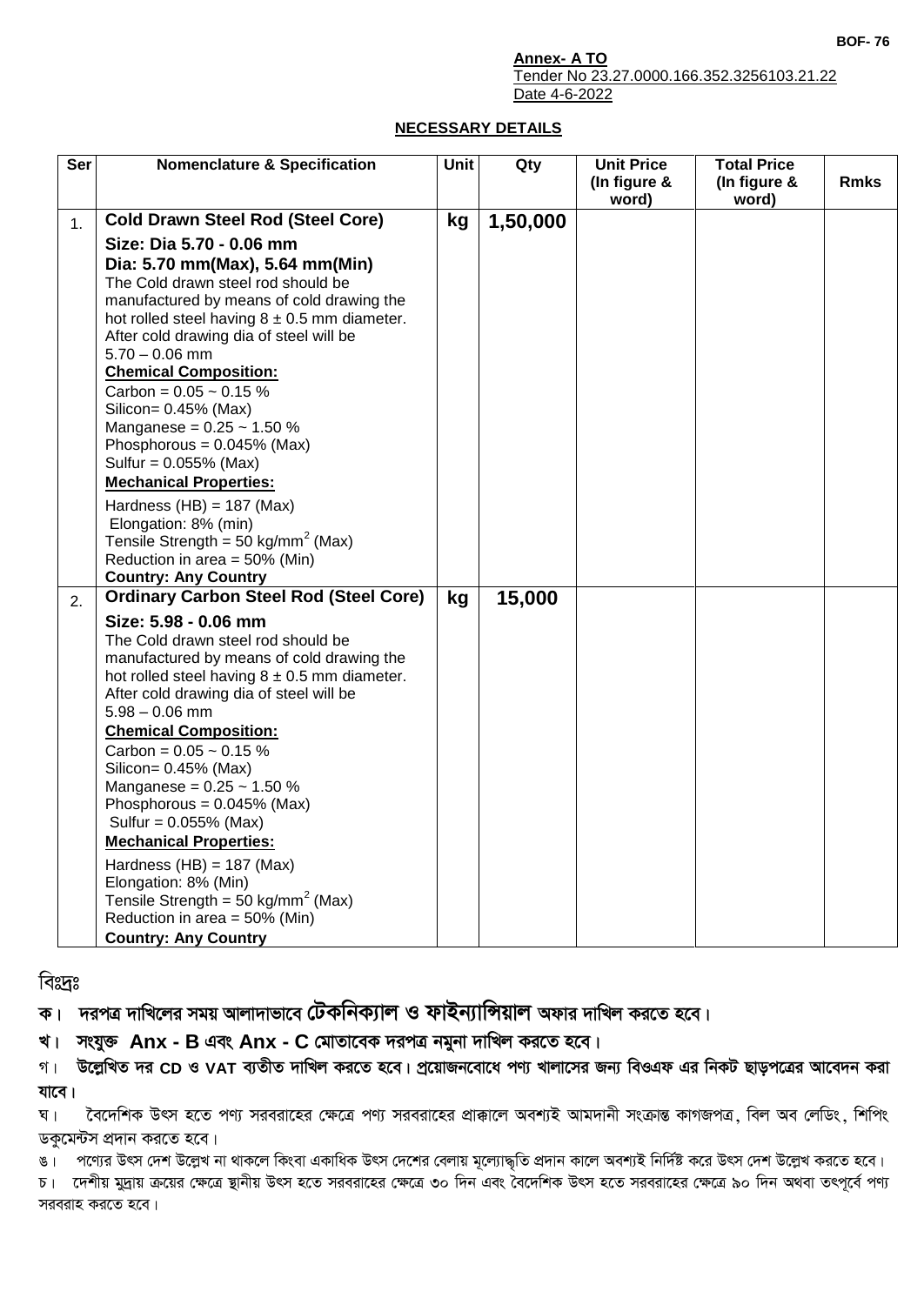সরবরাহ আদেশ প্রদানের প্রাক্কালে মোট মুল্যের উপর ৫% হারে কম্যান্ড্যান্ট বিওএফ গাজীপুর ক্যান্ট এর অনুকূলে কার্য সম্পাদন জামানত হিসেবে ছ। পিএস (পে-অর্ডার) দাখিল করতে হবে। সম্ভোষজনকভাবে পণ্য সরবরাহ এবং পরিদর্শনে গৃহীত হওয়ার পর উক্ত পে-অর্ডার ফেরৎ প্রদান করা হবে। পণ্য<br>সরবরাহে ব্যর্থতায় দাখিলকৃত পে-অর্ডার বাতিল পূর্বক উক্ত অর্থ সরকারী কোষাগারে জমা করা হবে।

দেশীয় মুদ্রায় বিল পরিশোধের সময় প্রযোজ্য ক্ষেত্রে ভ্যাট ও আয়কর কর্তন করা হবে।  $81$ 

নিম্নেলিখিত সনদপত্রের ফটোকপি দরপত্রের সাথে সংযুক্ত করতে হবে ঃ জ।

১। ভ্যাট রেজিষ্ট্রেশন সনদ ২। টি আই এন সনদ ৩। হালনাগাদ ট্রেড লাইসেন্স

দরপত্রে অংশ গ্রহণকারীর স্বাক্ষর (বড় অক্ষরে নাম) 'সীলমোহর'

স্থান  $\bf{S}$ তারিখ ঃ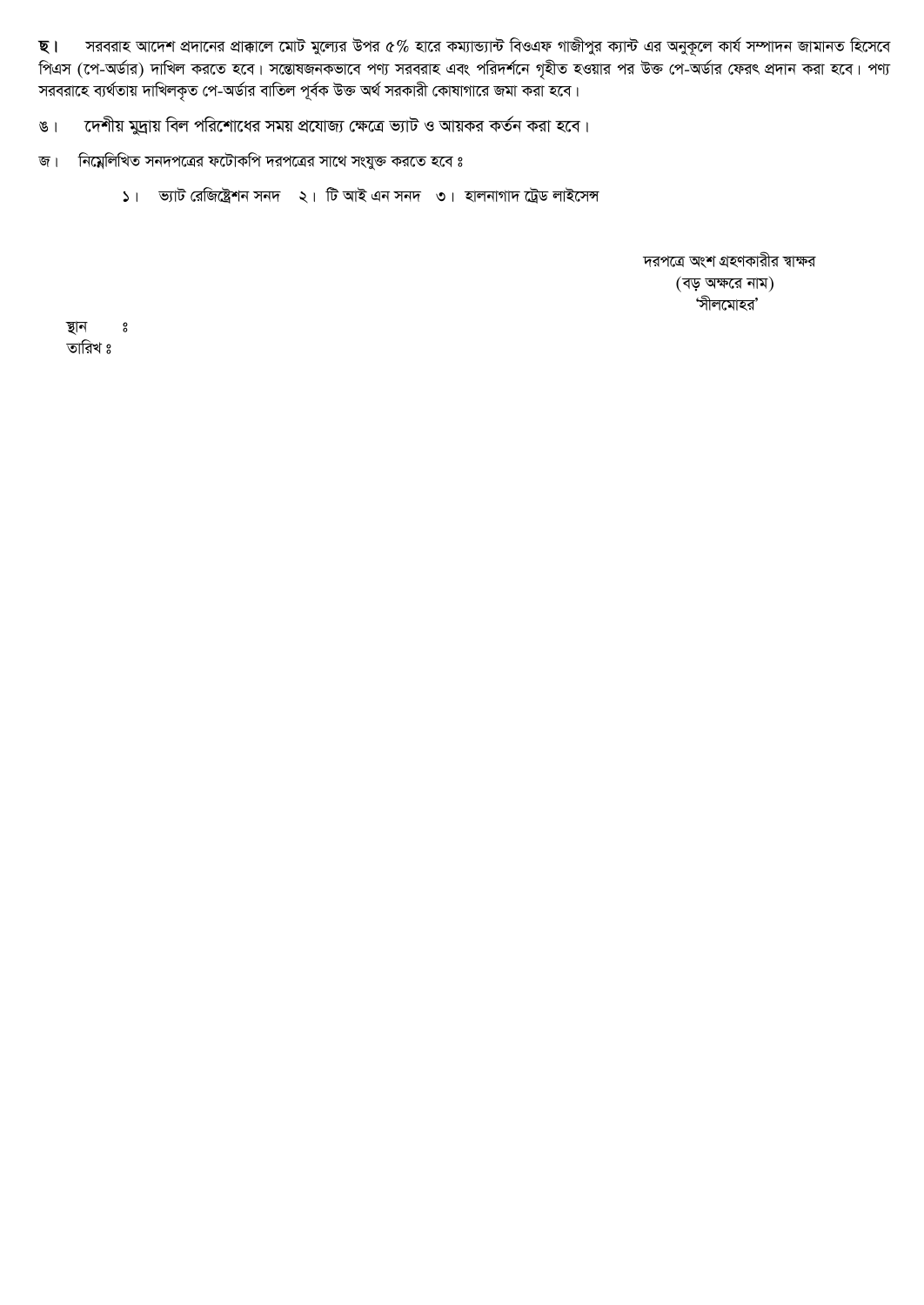## RESTRICTED

#### **Anx - B Tender No 23.27.0000.166.352.3256105.21.22** Dt – 4-6-2022

GENERAL AND OTHER REQUIREMENTS OF ORDINARY CARBON STEEL ROD (STEEL CORE) AGAINST BOF INDENT NO 23.27.0000.223.129.3256105.04.21.22 DT 18 MAY 2022

#### **1. General Requirements**

a. The store should be as per specification, brand new, fresh (i.e the surface of the rod shall be clean, smooth and free from defects such as crack, scar, inclusion hairline, fold and scale) and suitable for end products.

## **b. Tender sample 10 (Ten) Kg to be submitted along with the offer for necessary tests.**

c. After signing of contract before bulk supply advance sample 50 (Fifty) Kg to be submitted for approval. Functional test will be conducted at user end under supervision of IA&E. This amount will not be additional. It will be taken from the supply order quantity.

d. Charge of all tests (if any) should be borne by the supplier.

e.The store must be suitable for use in tropical climate. Certificate should be provided to this effect by the manufacturer along with the offer and store.

f. Year of manufacture of the item to be clearly noted in the contract and should not be earlier than the year of contract.

g. The store should be safe in storage, transportation etc and should not cause any health hazard. Certificate should be provided to this effect by the manufacturer along with the offer and store.

h. Guarantee certificate for supply of stores as per offer to be submitted by the manufacturer along with the offer.

2. **Warranty Certificate.** Warranty certificate from the manufacturer should be provided by the supplier to the effect that the stores supplied are brand new, complete of good materials and workmanship throughout and that in the event of any shortage, defects/damages being found after inspection the stores should be replaced by the supplier at their own cost within 04 (four) months as the casearises. The warranty period of the stores will be 12 (twelve) months from the date of issue of" Inspection Note" by IA&E.

### 3. **Marking.**

- a. Each coil in every lot shall be provided with a label with the following marking**:**
	- i. Trade mark. ii. Steel No. iii. Number of heat.
	- iv. Dimension and stamp of inspection department.

### 4. **Packing.**

a. The ordinary carbon steel rod shall be furnished in coil, each coil containing one piece and weighing not more than 60 kg.

b. The ordinary carbon steel rod shall be coated with antirust grease, wrapped with moisture proof paper and finally with sackcloth.

c. The store should be supplied in coils of outside diameter 24″~25″ and inside diameter 21″~22″. There should not be end pieces of the coil after properly treated with grease/oil so that the store can be stored 10 (ten) years at least.

d. The store should have suitable means for holding by hand and should be easy to handle during storage and transportation.

e. Each lot of ordinary carbon steel rod shall be provided with a certificate issued by the inspection department of the manufacturer. The certificate shall bear**:** steel No, chemical composition, shape and dimension, finished condition, lot weight and test result.

- 5. **Inspection Certificate.** Final inspection certificate from the manufacturer should be provided along with store by the supplier.
- 6. **Authority Holding Sealed Particulars.** I A & E, Gazipur Cantt.
- 7. **Inspecting Officer.** Chief Inspector, IA&E or his authorized representative.
- 8. **Country of Origin**. Any Country.

### **RESTRICTED**